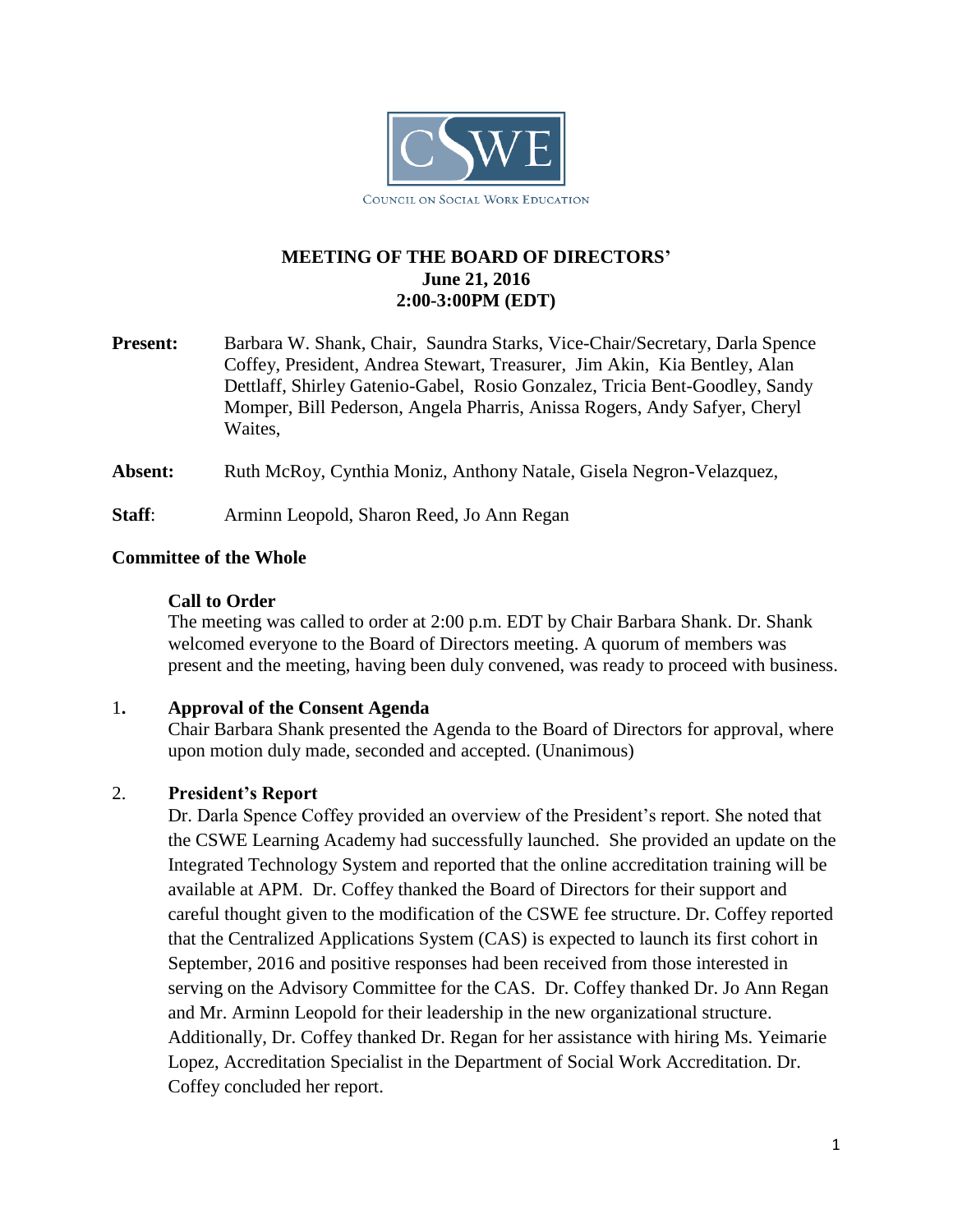Going forward, Chair Barbara Shank requested that the President's report be available to the Board of Directors prior to the annual performance evaluation of the President.

# **3. Budget & Finance Report**

Treasurer Andrea Stewart provided an overview of the 3<sup>rd</sup> Quarter, FY2016 financials and proposed Budget, FY2017 to the Board of Directors for approval. Dr. Stewart concluded her report, whereupon motion duly made, seconded and accepted as amended. (Unanimous)

# 4. **CSWE Awards Policy**

Dr. Darla Spence Coffey presented the CSWE awards Policy to the Board of Directors for approval. The Board recommended that the language be revised in the policy under the section, "Criteria and Conditions." The Board noted that the language in the policy is too broad and should be more specific to eliminate confusion in the future. The Board requested that the revised policy be presented at the November, 2016 meeting.

# **Existing Language**:

Establishment of all awards will be approved by the CSWE Board of Directors. ("All awards" refers to awards given at CSWE functions and/or with "CSWE" cited in the award itself.) Each award will have clearly defined purposes and associated criteria for selection.

# **Recommended Language:**

Establishment of all awards will be approved by the CSWE Board of Directors. ("All awards" refers to awards given by entities within the CSWE shared governance and conference structures.) Each award will have clearly defined purposes and associated criteria for selection.

# 5. **Bylaws Committee Report**

Dr. Cheryl Waites provided an update on the Bylaws committee. She noted that the committee met in March and decided to separate policies and procedures in the Bylaws. The Bylaws committee will provide an update at the November, 2016 Board meeting.

# 6. **Affirmative Action Committee Report**

Dr. Saundra Starks reported that the committee met in March and reviewed the Affirmative Action Policy. The committee will schedule a call and have a report for the Board at the November, 2016 meeting.

# 7. **Strategic Planning Committee**

Dr. Darla Spence Coffey reported that the committee had received 5 proposals. One in particular had captured the imagination of the committee. A follow-up conference call will be scheduled with Mr. Josh Monitz, CHP&M Consulting Firm, to strategically think about where social work is headed. The committee will provide an update at the November, 2016 Board meeting.